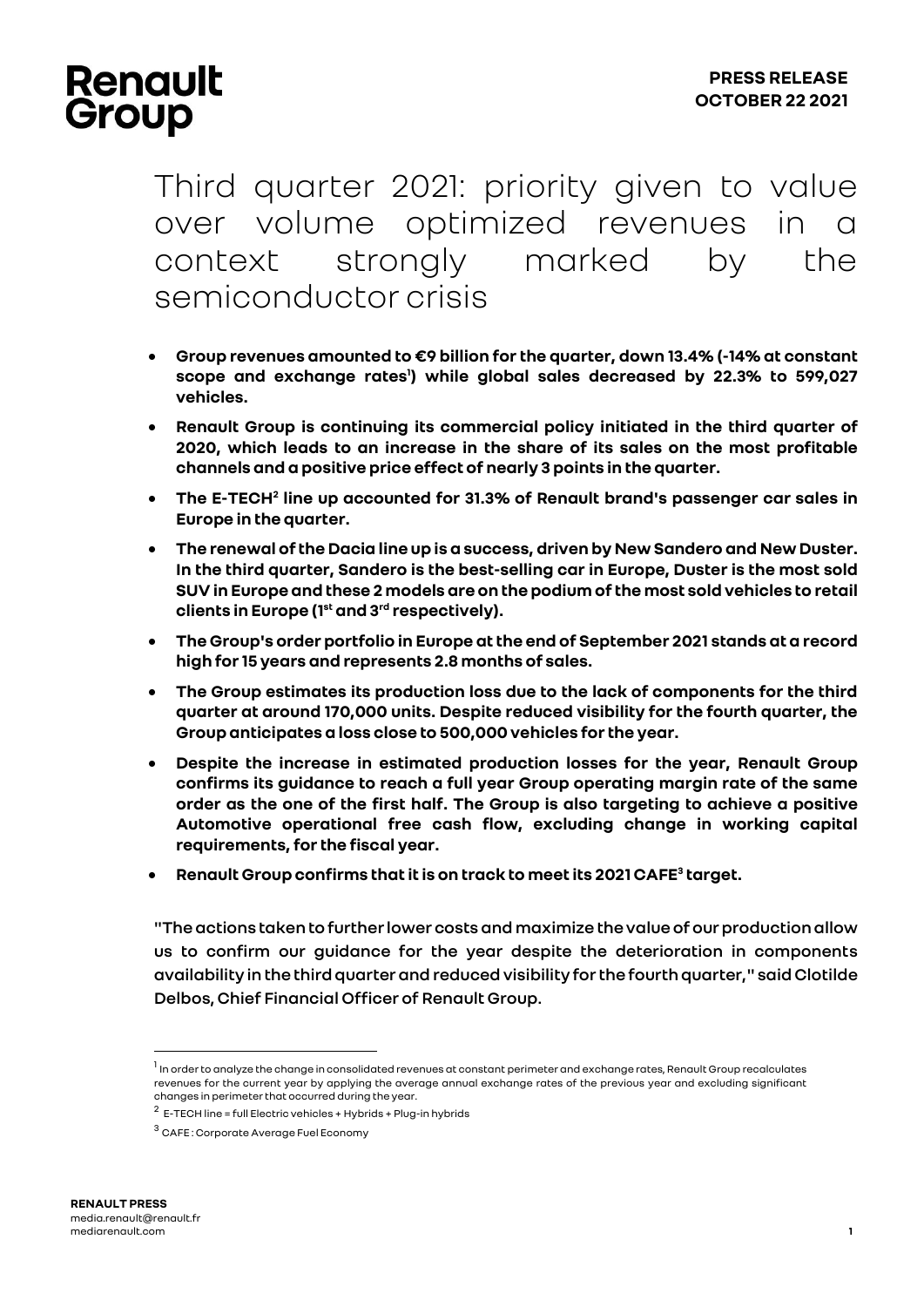

Boulogne-Billancourt, 2021/10/22 –

### **COMMERCIAL RESULTS: THIRD QUARTER HIGHLIGHTS**

In a context strongly disrupted by the semiconductor crisis and production shutdowns, Renault Group sold 599,027 vehicles in the third quarter of 2021, a decrease of 22.3% compared to 2020.

The Group's sales in Europe (53% of total sales) were down 26.3%. International sales fell by 17.3%.

The decline in revenues, limited to -13.4%, confirms the positive impact of the Group's commercial policy oriented towards better value from sales.

### Renault brand

The Renault brand sold 365,934 vehicles worldwide, down 24.4% compared to the third quarter of 2020. In the five main European countries (France, Germany, Spain, Italy and the United Kingdom), the brand is growing on the **most profitable sales channels**: the share of retail sales is up 6 points compared to the third quarter of 2019, pre-crisis period.

In Europe, sales of E-TECH<sup>4</sup> passenger cars are up 29% and represent 31.3% of sales in the quarter thanks to thesuccess of the launchofArkana, whichmarks the successful return of the Renault brand in the C segment with more than 40,000 orders in 9 months, 56% of which are E-TECH hybrid.

Sales of light commercial vehicles worldwide were up 1.4%, in a market down 11.2%, thanks to the performance of Master and Trafic.

### Dacia and Lada brands

The Dacia brand sold 138,375 vehicles, a decrease of 11.2%. However, Dacia has outperformed the market thanks to the success of New Sandero, the best-selling vehicle in Europe in the quarter and New Duster which is leader in its segment in Europe in the quarter. These 2 models are on the podium of the most sold vehicles to retail clients in Europe ( $1<sup>st</sup>$  and  $3<sup>rd</sup>$  respectively).

Dacia Spring, the most affordable electric vehicle on the European market, has recorded more than 30,000 orders since its recent start of sales to retail customers. Dacia presented its brand-new family and versatile 7-seater model, Jogger, whose order take will begin at the end of the year.

<sup>4</sup> E-TECH line = full Electric vehicles + Hybrids + Plug-in hybrids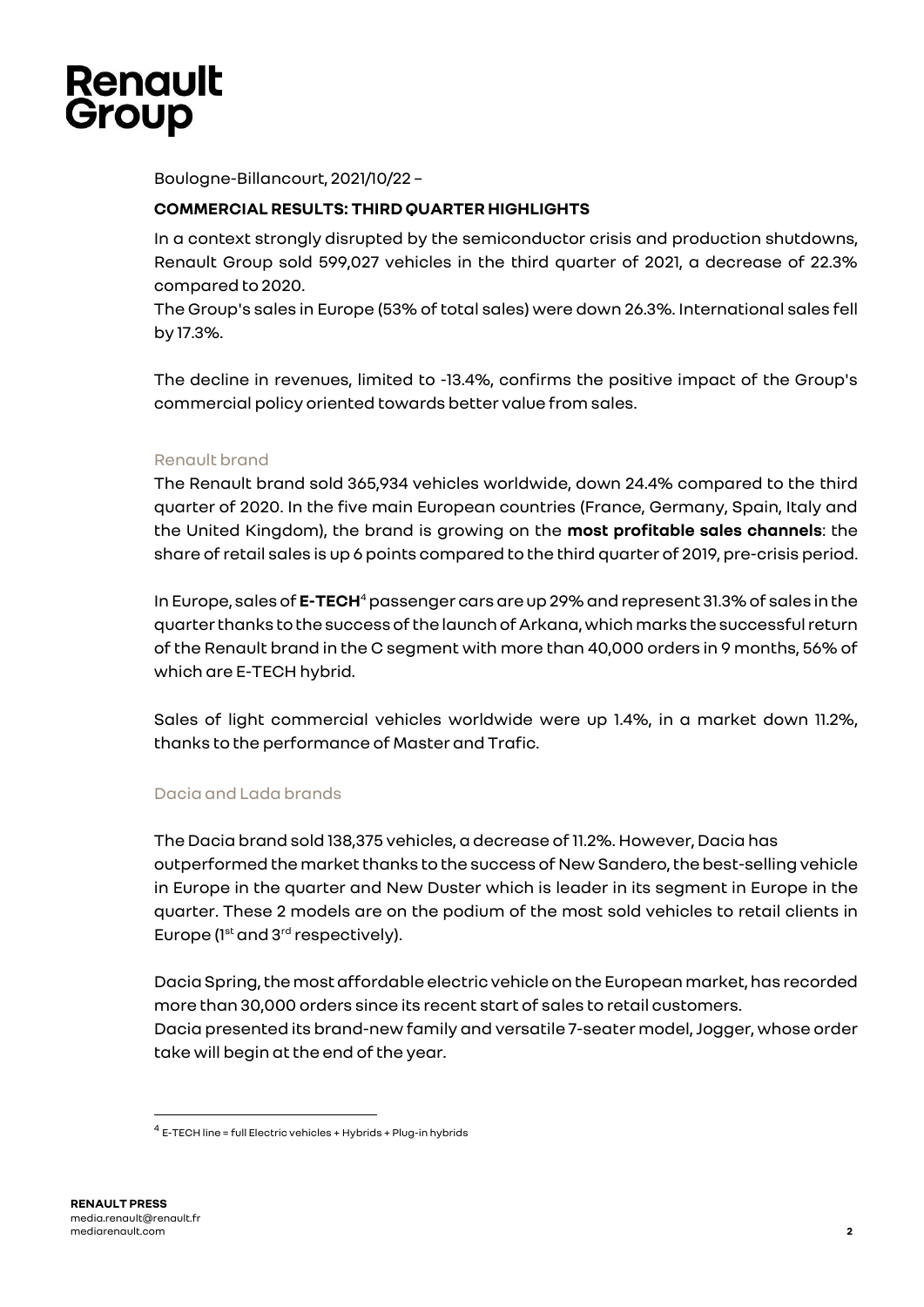# **Renault** Group

The Lada brand retains the leadership of the Russian market despite a 27.8% drop in sales. LADA Vesta and LADA Granta remain the best-selling vehicles in this market.

### **THIRD QUARTER REVENUES BY OPERATING SECTOR**

In the thirdquarter of 2021, **Group revenues** reached €8,987 million, down 13.4% compared to last year. At constant scope and exchange rates<sup>5</sup>, the decrease would have been 14%.

**Automotive sales excluding AVTOVAZ** were €7,685 million, down 14.1%.

This variation is primarily explained by a decrease in volumes (-20 points). This volume effectis mainly due to the shortage of semiconductors and strict commercial policy.

Currency effects were positive at 0.3 points due to the revaluation of some currencies (Brazilian Real, Pound Sterling, Russian Ruble).

The price effect, positive by 2.9 points, reflected the continuation of our value over volume policy. However, it is impacted by a high Q3 2020 comparison basis and by lower price increases in emerging markets in the absence of negative exchange rate effects.

The impact of sales to partners was negative by -1.2 points. It is mainly the result of lower sales of diesel engines to our partners, who were also impacted by the lack of components.

The product mix effect of +1.6 points reflected the success of the Arkana model launched at the beginning of the year and the good performance oflight commercial vehicles.

The geographical mix effect of -1.4 points came from a lower decline in international sales than that in Europe.

The "other" effect showed a positive contribution of 3.7 points largely related to the restatement of sales with buy back commitment, which were down compared to the third quarter of 2020.

**AVTOVAZ**'s contribution to Group revenues, down 19.0%, was €537 million for the quarter. At constant exchange rates, AVTOVAZ's contribution would have been down 23.9%.

**Mobility Services** contributed €6 million to revenues for the third quarter of 2021.

**Sales Financing** (RCI Bank and Services) posted revenues of €759 million in the third quarter, stable compared to the third quarter of 2020.

 $^{\rm 5}$  In order to analyze the change in consolidated revenues at constant perimeter and exchange rates, Renault Group recalculates revenues for the current year by applying the average annual exchange rates of the previous year and excluding significant changes in perimeter that occurred during the year.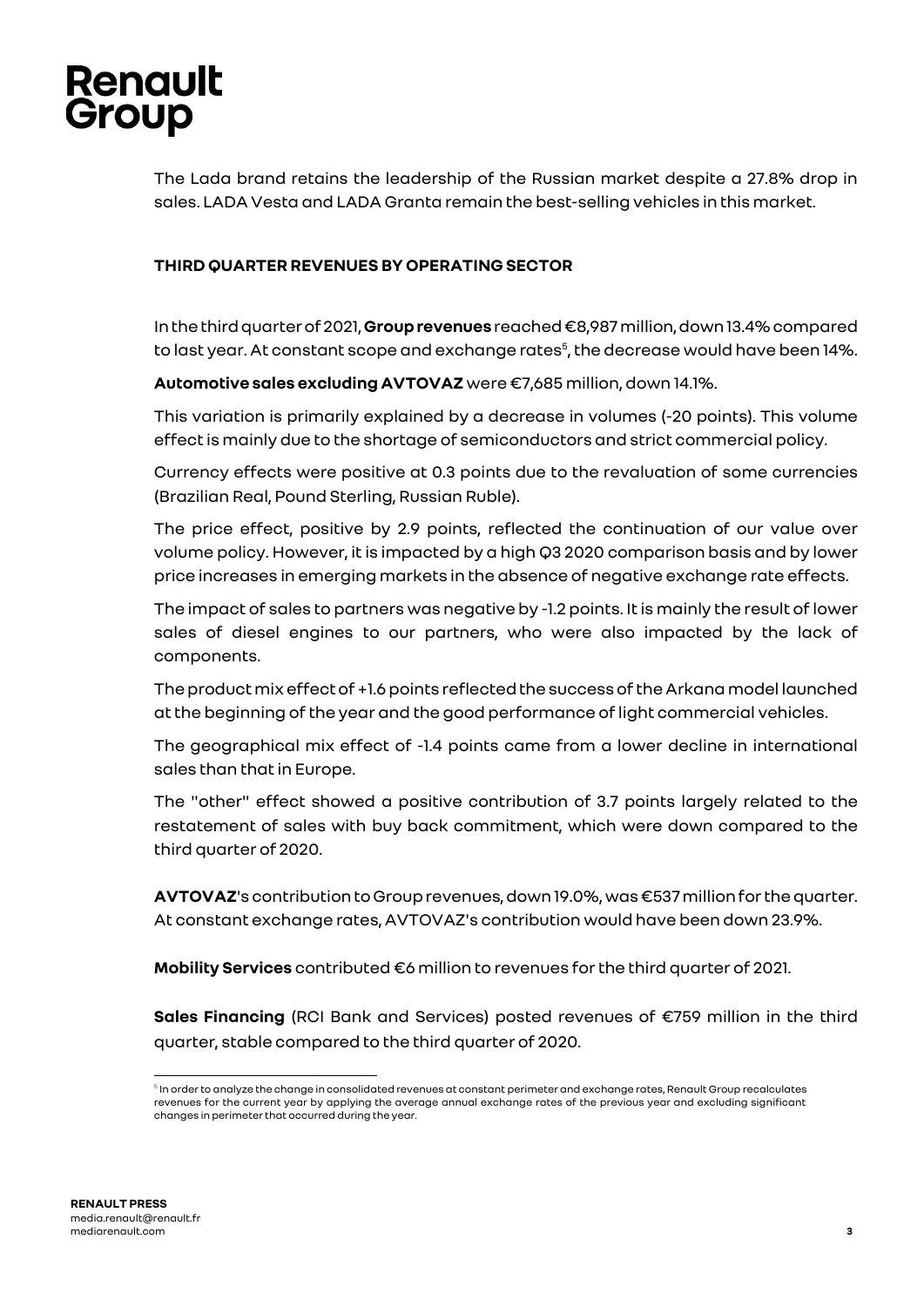

As of September 30, 2021, **total inventories** (including the independent network) represent 340,000 vehicles compared to 470,000 at the end of September 2020.

### **OUTLOOK2021**

Despite the increase in estimated production losses for the year, Renault Group confirms its guidance to reach a full year Group operating margin rate of the same order as the one of the first half.

The Group is also targeting to achieve a positive Automotive operational free cash flow, excluding change in working capital requirements, for the fiscal year.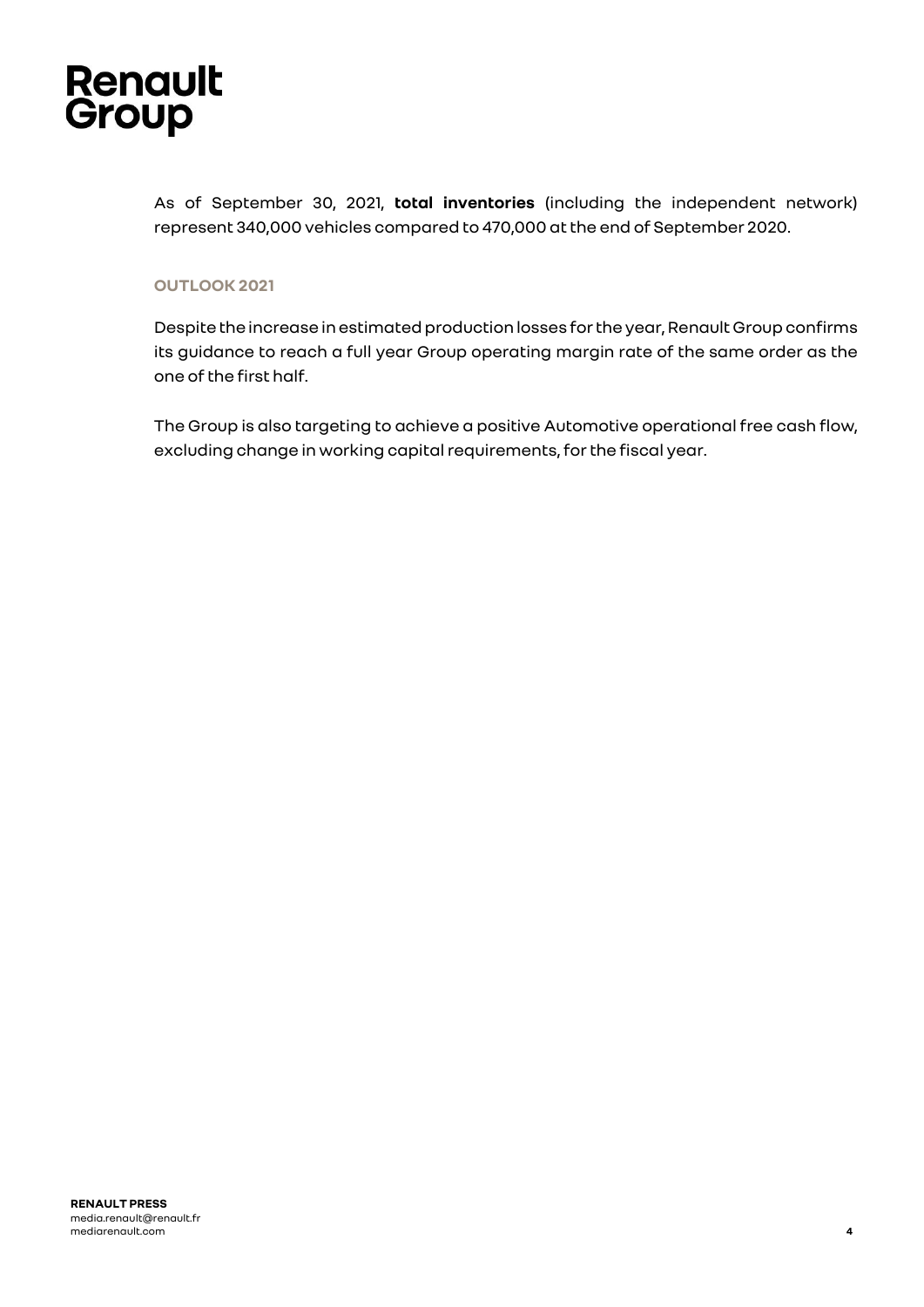# **Renault**<br>Group

## Renault Group's consolidated revenues

| (EUR million)                | 2020   | 2021   | Variation<br>2021/2020 |
|------------------------------|--------|--------|------------------------|
| <sup>1st</sup> quarter       |        |        |                        |
| Automotive excluding AVTOVAZ | 8,591  | 8,566  | $-0.3%$                |
| <b>AVTOVAZ</b>               | 701    | 685    | $-2.3%$                |
| Mobility services            | 6      | 5      | $-16.7%$               |
| Sales financing              | 827    | 759    | $-8.2%$                |
| <b>Total</b>                 | 10,125 | 10,015 | $-1.1%$                |
| <sup>2nd</sup> quarter       |        |        |                        |
| Automotive excluding AVTOVAZ | 7,136  | 11,773 | $+65.0%$               |
| <b>AVTOVAZ</b>               | 388    | 800    | +106.2%                |
| Mobility services            | 3      | 6      | +77.8%                 |
| Sales financing              | 773    | 763    | $-1.3%$                |
| Total                        | 8,300  | 13,342 | +60.7%                 |
| <sup>3rd</sup> quarter       |        |        |                        |
| Automotive excluding AVTOVAZ | 8,948  | 7,685  | $-14.1%$               |
| <b>AVTOVAZ</b>               | 663    | 537    | $-19.0%$               |
| Mobility services            | 5      | 6      | $+20.0%$               |
| Sales financing              | 758    | 759    | $+0.1%$                |
| <b>Total</b>                 | 10,374 | 8,987  | $-13.4%$               |
| 9 months cumulated           |        |        |                        |
| Automotive excluding AVTOVAZ | 24,675 | 28,024 | $+13.6%$               |
| <b>AVTOVAZ</b>               | 1,752  | 2,022  | $+15.4%$               |
| Mobility services            | 14     | 17     | $+21.4%$               |
| Sales financing              | 2,358  | 2,281  | $-3.3%$                |
| <b>Total</b>                 | 28,799 | 32,344 | $+12.3%$               |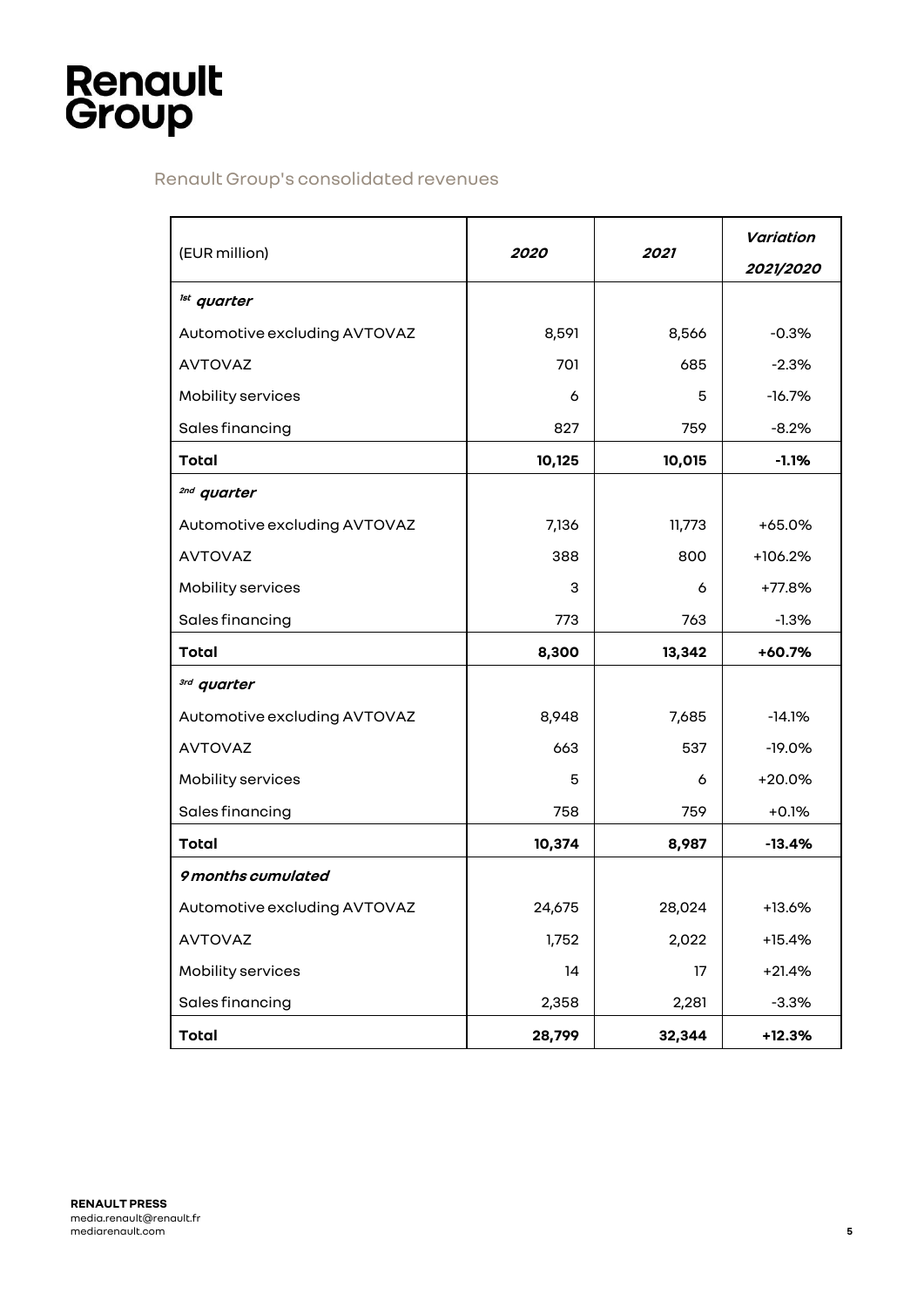## Total PC+LCV Group sales by brand

|                               | <sup>3rd</sup> quarter |         | Cumulative at the end of<br>September |             |           |         |
|-------------------------------|------------------------|---------|---------------------------------------|-------------|-----------|---------|
|                               |                        |         |                                       |             |           | %       |
|                               | 2020                   | 2021    | % change                              | 2020        | 2021      | change  |
| <b>RENAULT</b>                |                        |         |                                       |             |           |         |
| PC                            | 403,534                | 284,569 | $-29.5$                               | 1,027,490   | 988,761   | $-3.8$  |
| LCV                           | 80,260                 | 81,365  | $+1.4$                                | 216,783     | 278,947   | $+28.7$ |
| PC+LCV                        | 483,794                | 365,934 | $-24.4$                               | 1,244,273   | 1,267,708 | $+1.9$  |
| <b>RENAULT SAMSUNG MOTORS</b> |                        |         |                                       |             |           |         |
| PC                            | 16,373                 | 13,174  | $-19.5$                               | 69,515      | 40,082    | $-42.3$ |
| <b>DACIA</b>                  |                        |         |                                       |             |           |         |
| PC                            | 147,235                | 130,131 | $-11.6$                               | 343,159     | 369,542   | $+7.7$  |
| LCV                           | 8,600                  | 8,244   | $-4.1$                                | 23,696      | 31,602    | $+33.4$ |
| <b>PC+LCV</b>                 | 155,835                | 138,375 | $-11.2$                               | 366,855     | 401,144   | $+9.3$  |
| <b>LADA</b>                   |                        |         |                                       |             |           |         |
| PC                            | 101,819                | 75,138  | $-26.2$                               | 249,677     | 283,345   | $+13.5$ |
| LCV                           | 4,616                  | 2,494   | $-46.0$                               | 9,501       | 9,820     | $+3.4$  |
| PC+LCV                        | 106,435                | 77,632  | $-27.1$                               | 259,178     | 293,165   | $+13.1$ |
| <b>AVTOVAZ</b>                |                        |         |                                       |             |           |         |
| PC                            | 997                    | 1       | ---                                   | 9,517       | 183       |         |
| <b>ALPINE</b>                 |                        |         |                                       |             |           |         |
| PС                            | 348                    | 668     | $+92.0$                               | 1,047       | 1,669     | $+59.4$ |
| <b>JINBEI&amp;HUASONG</b>     |                        |         |                                       |             |           |         |
| PC                            | 313                    | 17      | $-94.6$                               | 1,519       | 39        | $-97.4$ |
| LCV                           | 6,981                  | 2,282   | $-67.3$                               | 17,910      | 15,669    | $-12.5$ |
| PC+LCV                        | 7,294                  | 2,299   | $-68.5$                               | 19,429      | 15,708    | $-19.2$ |
| <b>EVEASY</b>                 |                        |         |                                       |             |           |         |
| PC                            | $\mathbf 0$            | 944     | ---                                   | $\mathbf 0$ | 2,281     |         |
| <b>RENAULT GROUP</b>          |                        |         |                                       |             |           |         |
| PC                            | 670,619                | 504,642 | $-24.7$                               | 1,701,924,  | 1,685,902 | $-0.9$  |
| LCV                           | 100,457                | 94,385  | $-6.0$                                | 267,890     | 336,038   | $+25.4$ |
| PC+LCV                        | 771,076                | 599,027 | $-22.3$                               | 1,969,814   | 2,021,940 | $+2.6$  |
|                               |                        |         |                                       |             |           |         |